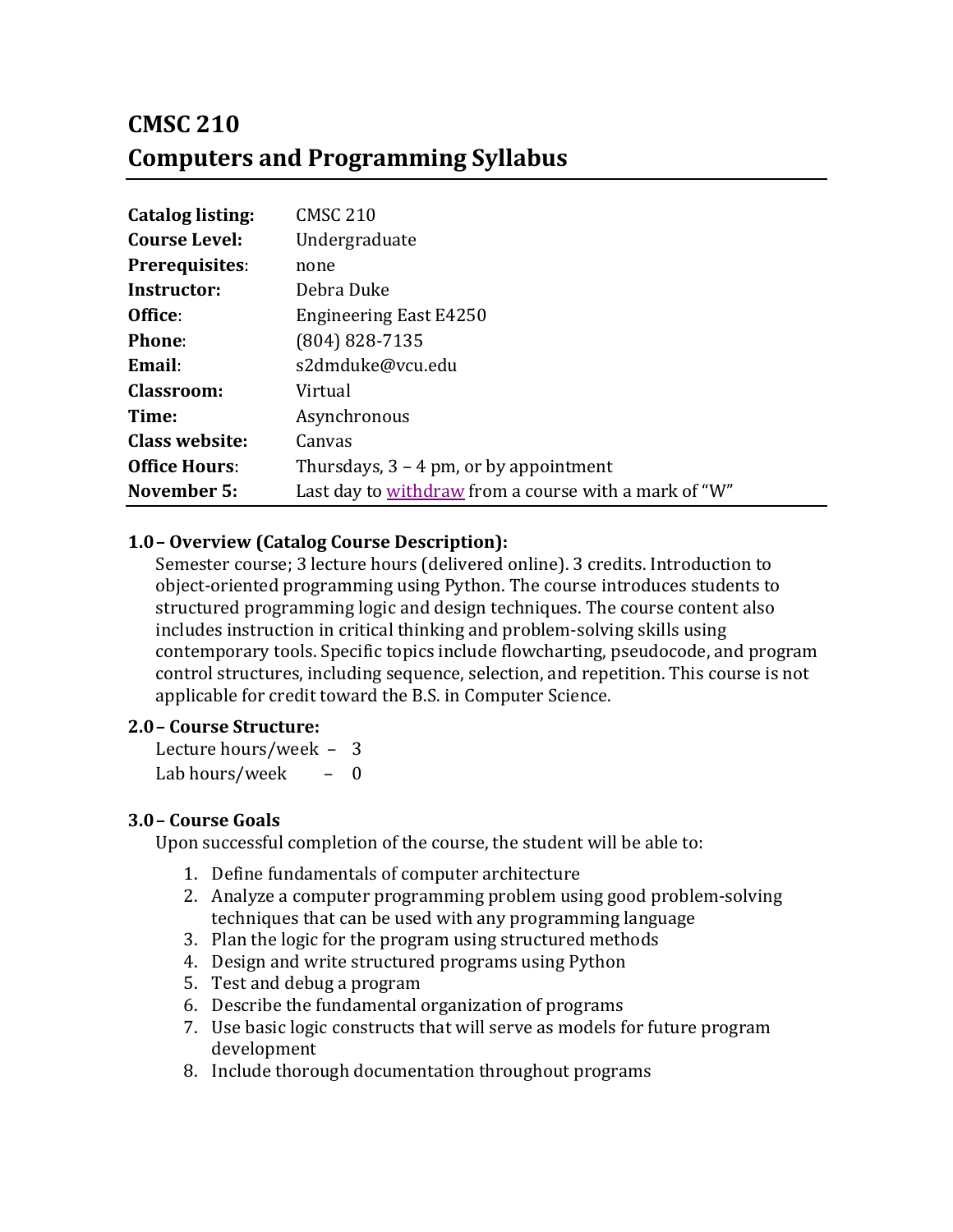- 9. Correctly use arithmetic operations, input/output, accumulating totals, and comparing operations within a program
- 10. Use correct selection programming techniques
- 11. Use correct looping programming techniques
- 12. Create and call value-returning and void functions

#### **4.0– Major Topics Covered:**

- Computers and computer programs
- $\bullet$  Basic problem solving and algorithm development
- Control statements in a high-level language
- Simple data types in a high-level language
- $\bullet$  Arrays in a high-level language
- Proper program methodology and debugging technique

## **5.0– Textbooks and Other Learning Materials:**

- a) The main textbook is an online interactive ebook (cmsc210) hosted on Runestone Academy called Python for Everybody - Interactive. There is no fee associated with this ebook. Registration information will be provided during the first week of class.
- b) Python-specific computer programming tutorials and other learning materials created by your instructor or available online, such as the W3Schools Python Tutorial.

## **6.0– Class Schedule**

- **Week 1:** Motivation: Why Program?
- **Week 2:** Variables, Expressions, and Statements
- **Week 3:** Debugging Interlude 1
- **Week 4:** Conditional Execution
- **Week 5:** Functions
- **Week 6:** Loops and Iterations
- Week 7: Strings
- **Week 8:**  Files
- Week 9: Lists
- **Week 10:**  Dictionaries
- **Week 11:** Tuples
- **Week 12:** Regular Expressions
- Week 13: Network Programming
- Week 14: Learn Web Scraping!
- **Week 15:** Using Web Services
- Week 16: Final Project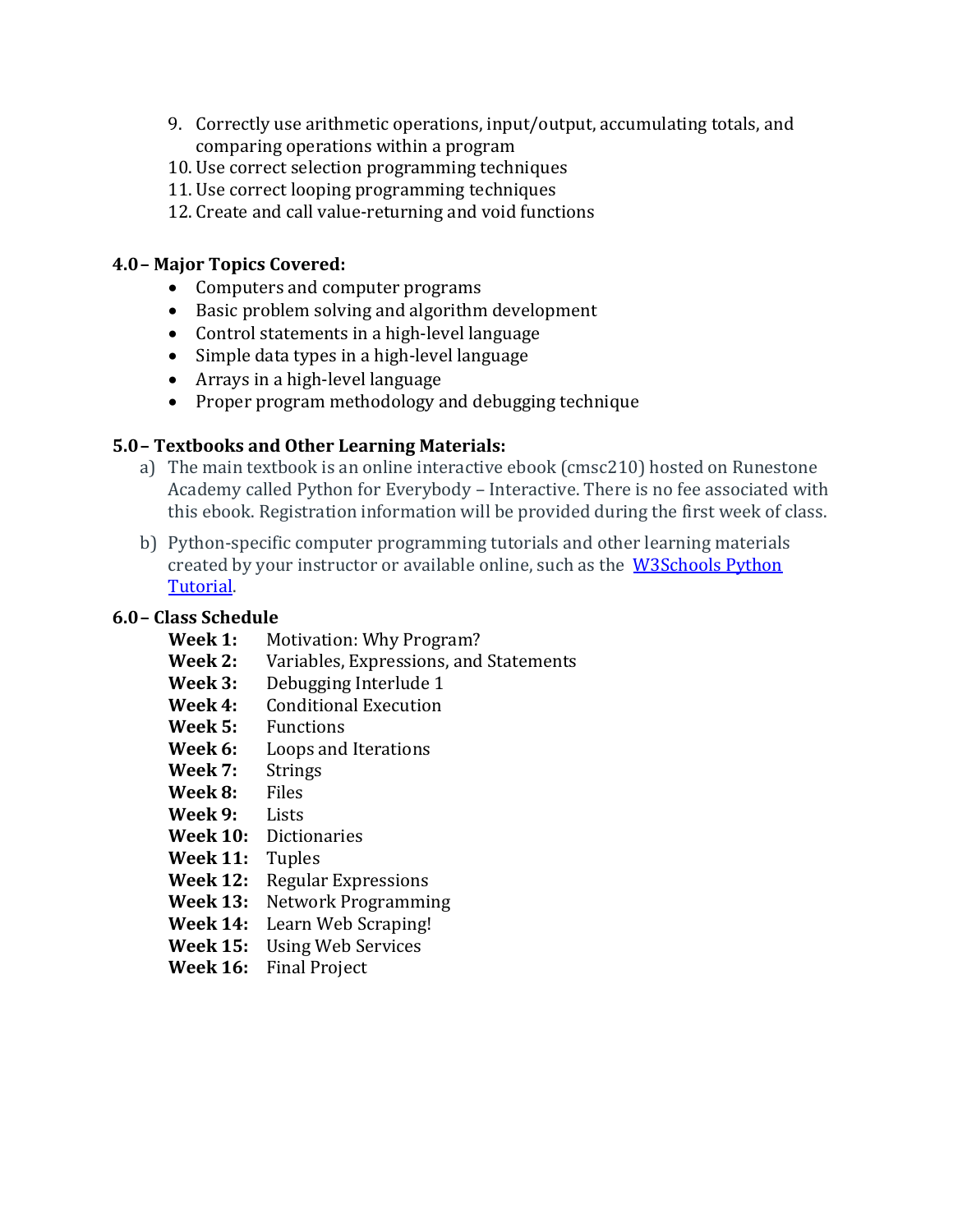#### **7.0 Evaluation:**

#### **Grading:**

| Category               | % weight |
|------------------------|----------|
| Reading Assignments    | 5        |
| Problem Sets           | 20       |
| Quizzes                | 25       |
| <b>Python Projects</b> | 40       |
| <b>Final Project</b>   | 10       |

#### **Grading scheme:**

- A:  $> = 90\%$ B:  $> = 80\%$  and  $< 90\%$
- C:  $> = 70\%$  and  $< 80\%$
- D:  $> = 60\%$  and  $< 70\%$
- $F: < 60\%$

#### **General Instructions:**

- 1. All projects and programming assignments must be uploaded to Canvas on or before the due date specified. Only files submitted to Canvas on or before the due date will be considered for grading.
- 2. Requests to re-grade projects must be made with two weeks from the date the project grade is posted in Blackboard, requests after this time will be denied.
- 3. No assignments will be accepted late unless special permission has been given prior to the due date.
- 4. No makeup assessments will be given unless special permission has been given prior to the date of the assessment.
- 5. Request to adjust scores or re-grade assessments must be made the week in which the assessment is returned, requests after this time will be denied.
- 6. All programs are to be individual efforts. This does not preclude the discussion of techniques to be used or ideas for algorithms. In addition, it is permissible to help each other find syntax errors or minor logic errors. However, the actual correction of such errors is up to the author of the program. Programs will be run through a plagiarism detection program to ensure individual effort.
- 7. Do your own work. Plagiarism applies to source code as with any other intellectual property. Plagiarized code is a form of cheating and will be **treated as such**.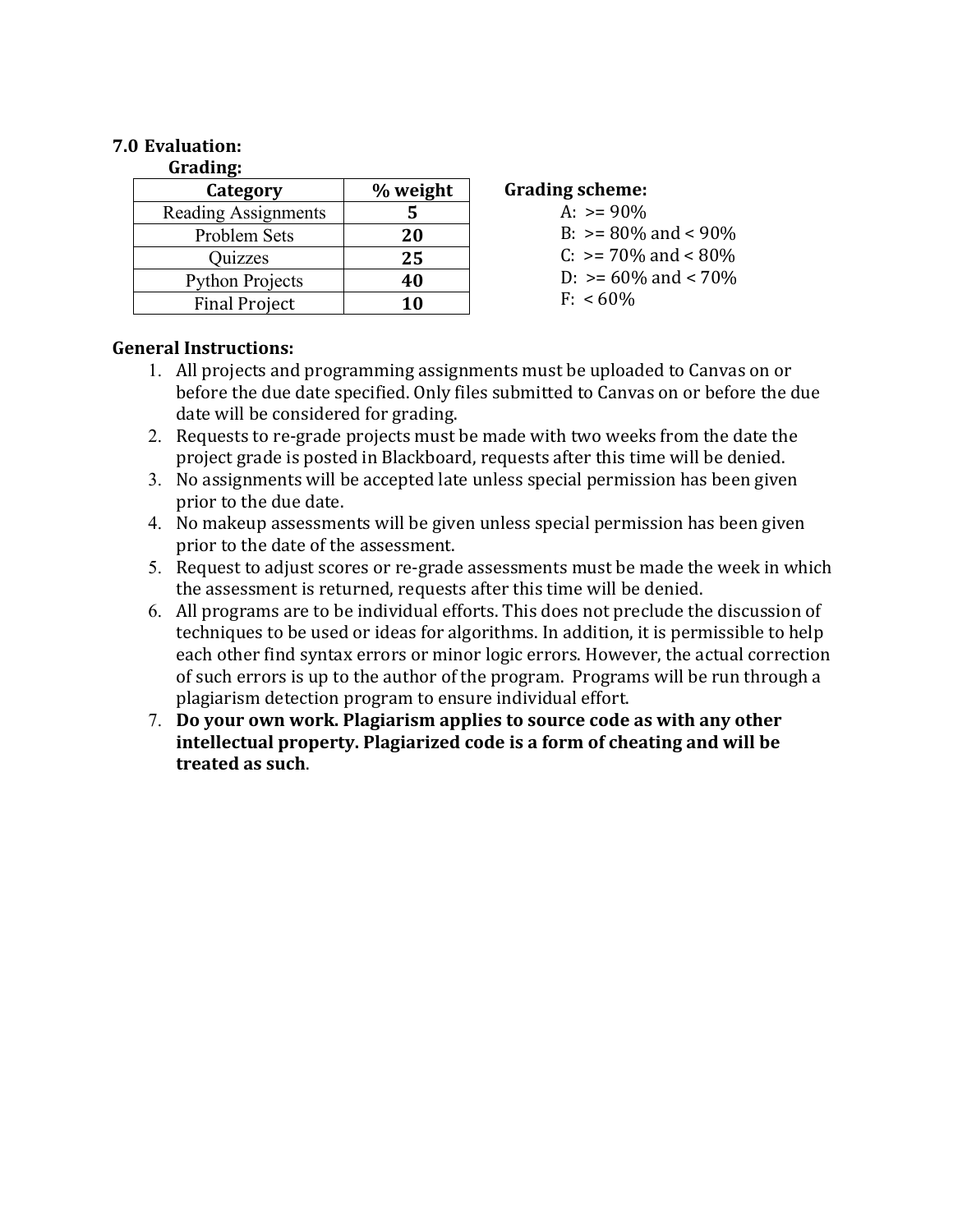## **Technology Requirements**

- Participants need access to a personal computer (Mac or Windows) and the Internet for major amounts of time for this course.
- Browser that is compatible with Canvas. To see if your browser is compatible with Canvas, visit the Canvas Browser Checker webpage.
- Your computer will need speakers to hear sound for videos and audio files.
- You will need access to word processing software such as Microsoft Word or Google Docs. Please note that any software that you use must be able to save files as Microsoft files (example \*.doc or \*.docx) or PDF.
- Adobe Acrobat Reader or an equivalent PDF reader.
- A webcam and microphone on your computer. A cell phone camera and microphone may suffice depending on the quality of the cell phone. It is your responsibility to ensure your cell phone and microphone can allow for real time video conferencing and video and audio recording.
- An integrated development environment is required for Python programming projects.

## **Technology Skills Required**

- It is expected that you can use and check your official VCU email address daily.
- You should be able to upload documents to Canvas and submit program files to Gradescope.
- You should be able to use word processing software and an integrated development environment (IDE).
- You will be expected to interact with me and your peers using Canvas tools. Instruction for the use of each tool will be given when the tool is introduced.

*Please consult external resources for VCU policies regarding academic honesty, students with disabilities, student conduct in the classroom, withdrawal from classes, and others.*

#### **Campus emergency information**

What to know and do to be prepared for emergencies at VCU:

- Sign up to receive **VCU** text messaging alerts. Keep your information up-to-date. Within the classroom, the professor will keep his or her phone on to receive any emergency transmissions.
- Know the safe evacuation route from each of your classrooms. Emergency evacuation routes are posted in on-campus classrooms.
- Listen for and follow instructions from VCU or other designated authorities. Within the classroom, follow your professor's instructions.
- Know where to go for additional emergency information.
- Know the emergency phone number for the VCU Police (828-1234).
- Report suspicious activities and objects.
- Keep your permanent address and emergency contact information current in eServices.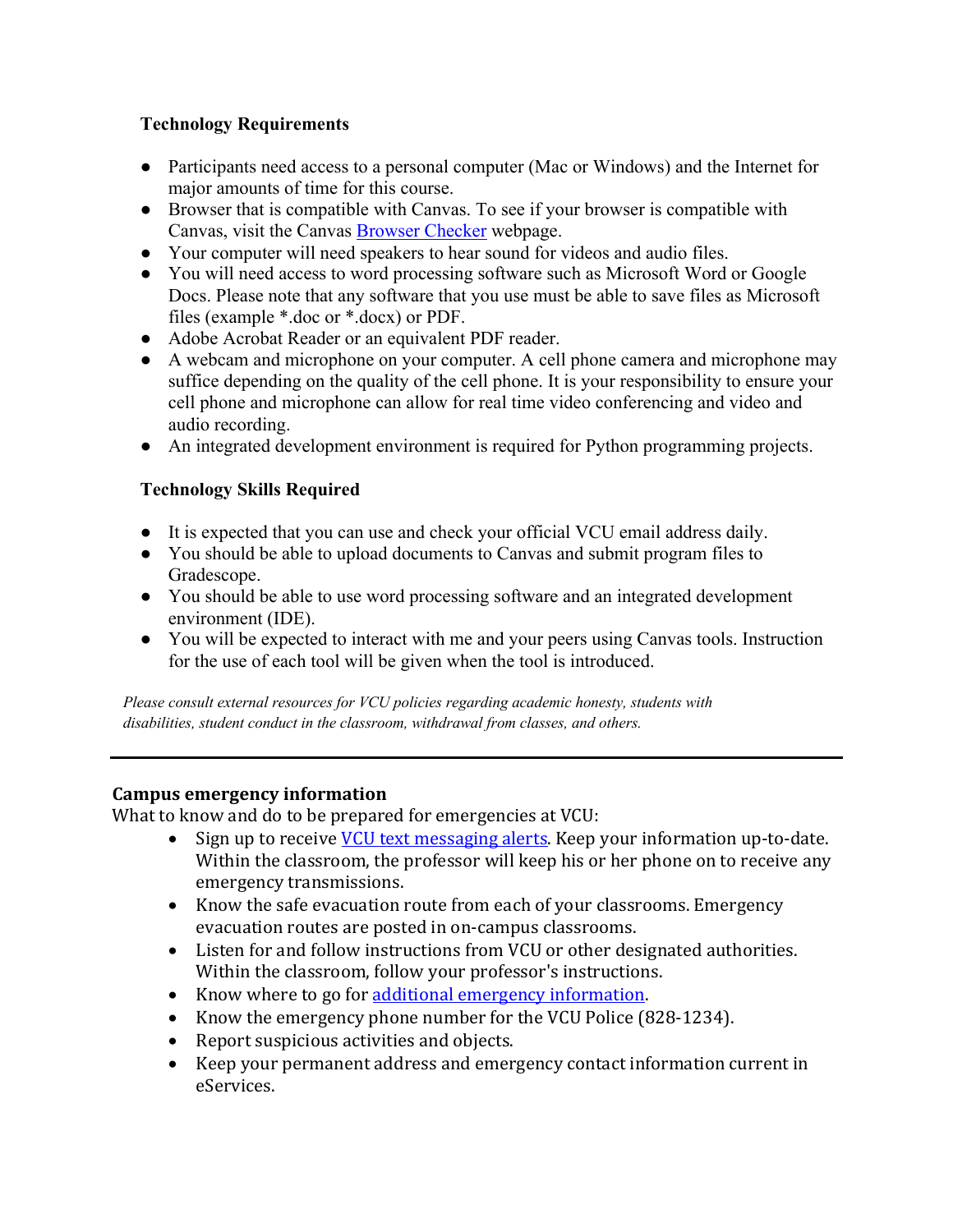#### **Class registration required for attendance**

Students may attend only those classes for which they have registered. Faculty may not add students to class rosters or Canvas. Therefore, if students are attending a class for which they have not registered, they must stop attending.

#### **Honor System: upholding academic integrity**

The VCU Honor System policy describes the responsibilities of students, faculty and administration in upholding academic integrity, while at the same time respecting the rights of individuals to the due process offered by administrative hearings and appeals. According to this policy, "Members of the academic community are required to conduct themselves in accordance with the highest standards of academic honesty, ethics and integrity at all times." In addition, "To support a commitment to the Honor System, all members of the VCU community are required to:

- Adhere to the Honor System policy and its procedures;
- Report any suspicion or knowledge of possible violations of the Honor System;
- Answer truthfully when called upon to do so regarding Honor System matters;
- Maintain appropriate confidentiality regarding related to Honor System matters." More information can be found at in the VCU policy library.

#### **Managing stress**

Students may experience situations or challenges that can interfere with learning and interpersonal functioning including stress, anxiety, depression, alcohol and/or other drug use, concern for a friend or family member, loss, sleep difficulties, feeling hopeless or relationship problems. There are numerous campus resources available to students including University Counseling Services (804-828-6200 MPC Campus, 804-828-3964 MCV Campus), University Student Health Services (MPC 804 828-8828, MCV Campus 804 828-9220) and the Wellness Resource Center (804-828-9355). 24-hour emergency mental health support is available by calling 828-1234 and asking to speak to the on-call therapist or utilizing the National Suicide Prevention Lifeline (1-800-784-2433).

#### **Student conduct in the classroom**

According to the Faculty Guide to Student Conduct in Instructional Settings, "The university is a community of learners. Students, as well as faculty, have a responsibility for creating and maintaining an environment that supports effective instruction. In order for faculty members (including graduate teaching assistants) to provide and students to receive effective instruction in classrooms, laboratories, studios, online courses, and other learning areas, the university expects students to conduct themselves in an orderly and cooperative manner." Among other things, cell phones should be turned off while in the classroom. The Student Code of Conduct also prohibits the possession of or carrying of any weapon. For more information see http://register.dls.virginia.gov/details.aspx?id=3436.

#### **Student email policy**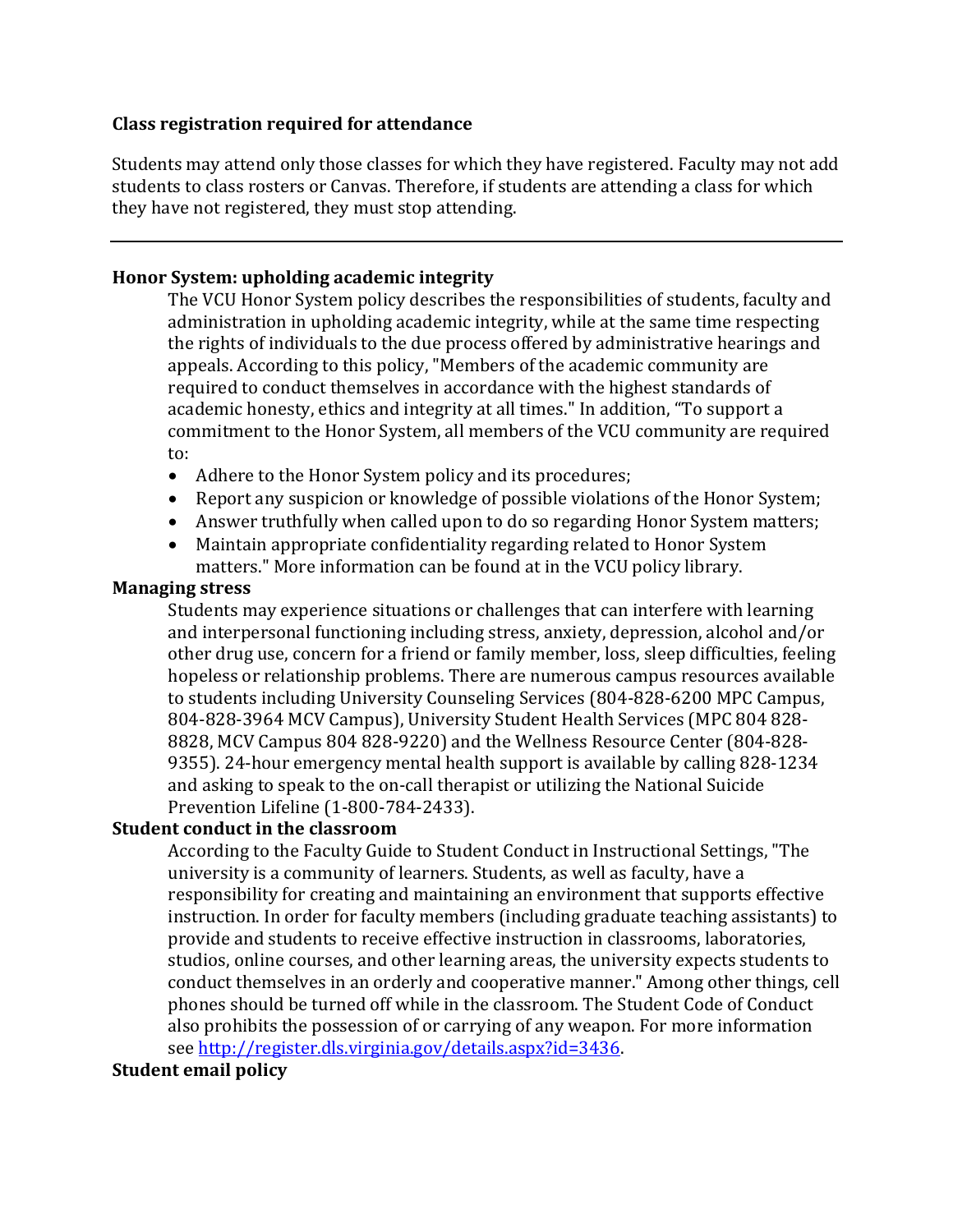Email is considered an official method for communication at VCU because it delivers information in a convenient, timely, cost-effective, and environmentally aware manner. Students are expected to check their official VCU email on a frequent and consistent basis in order to remain informed of university-related communications. The university recommends checking email daily. Students are responsible for the consequences of not reading, in a timely fashion, university-related communications sent to their official VCU student email account. This policy ensures that all students have access to this important form of communication. It ensures students can be reached through a standardized channel by faculty and other staff of the university as needed. Mail sent to the VCU email address may include notification of universityrelated actions, including disciplinary action. Please read the policy in its entirety at the VCU Policy Library.

#### **Student responsibilities**

(source: One VCU: Responsible Together available at: https://together.vcu.edu/students/) When we return, things will look and feel different as we take necessary steps to protect the well-being of our community. Here is what is expected of you:

- 1. Monitor your health daily. Testing will occur according to protocols.
- 2. Wear a face covering or mask in common areas, including class.
- 3. Apply physical distance guidelines to all settings.
- 4. Clean and disinfect personal and shared spaces before and after use.
- 5. Cleaning supplies will be available in numerous locations.
- 6. Report symptoms associated with COVID-19 to VCU Student Health
- 7. A call center hotline will be available later in the summer.
- 8. Not sharing is caring during this unique pandemic. Please do not share
- 9. calculators, tools, lab supplies, etc.

Following rules regarding face coverings or masks, cleaning and disinfecting, and physical distancing is required. Students will receive reminders for daily health monitoring. Staff in the Dean of Students office will be notified after incidents of non-compliance. Refusal to comply with rules can include progressive disciplinary action up to and including suspension, based on the VCU Student Code of Conduct.

## **Requesting accommodations**

The university recognizes that some students who previously did not need Section 504 Academic Accommodations, and who have a qualifying condition or disability, may need support or assistance during the return to campus process. A modified approach for the temporary and more permanent need for accommodation has been developed and implemented to provide students with full access to programs and activities related to their academic majors. Because every case is different, student requests are evaluated on a caseby-case basis. Please share your need for an accommodation with the Student Accessibility and Education Office , or for MCV Campus students, the Division for Academic Success, after you have worked directly with your faculty member.

#### **Health and Well-being**

Navigating the anticipated stressors of daily life can often be challenging enough. When unexpected stressors emerge or when we are faced with uncertainty, it can be tough to know how to cope. Try out some of these tips and resources for health and wellness to see if they are a right fit for you.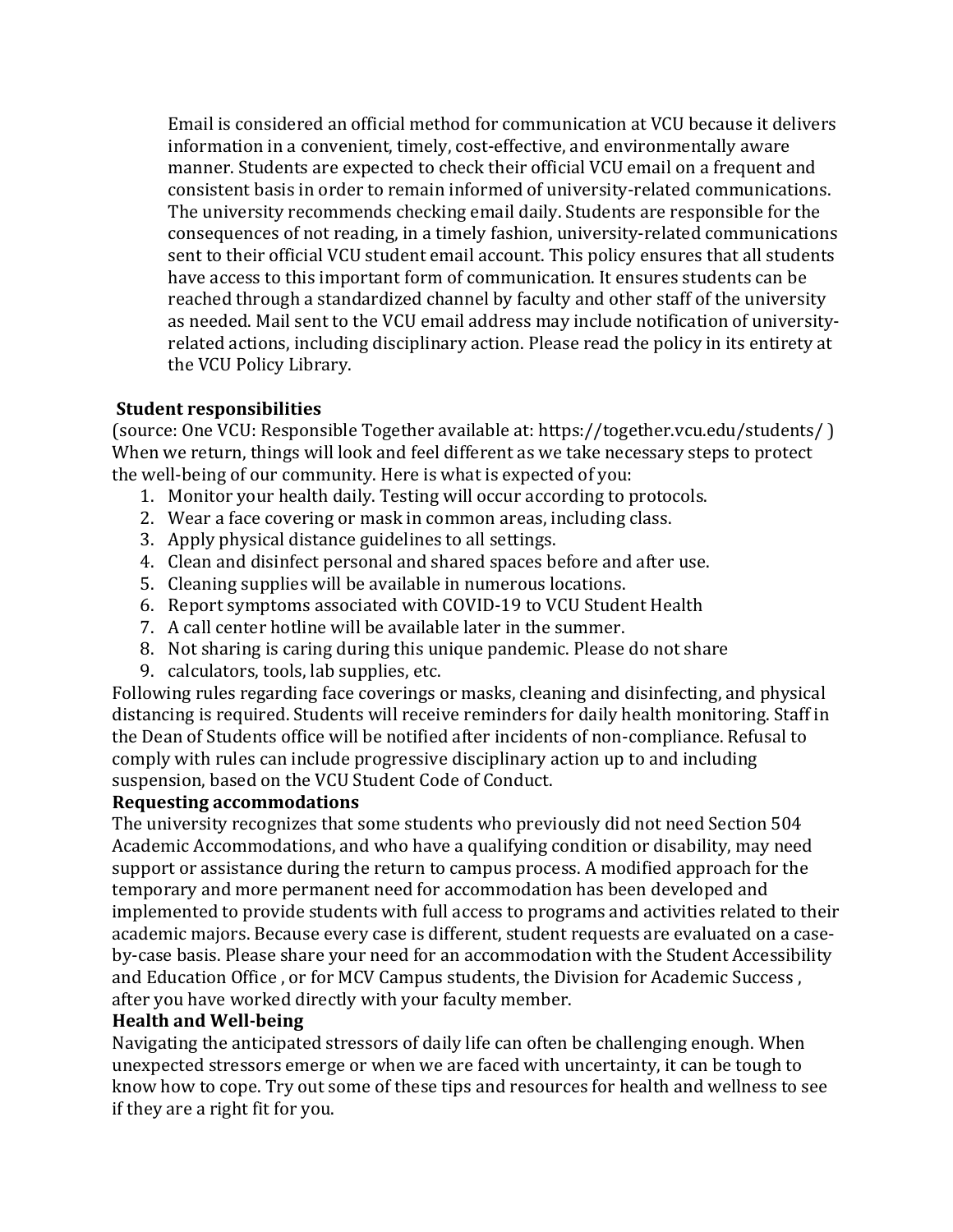Symptoms or Diagnosis: If an on-campus student identifies symptoms, has tested positive for COVID-19 or has come into contact with someone diagnosed with COVID-19, that student should contact University Student Health Services . At that point, isolation should begin and contact tracing will be performed by Student Health Services. Symptoms will be monitored and the student should refer to a medical provider if symptoms worsen or be released from isolation after 14 days, if symptom-free.

## **Nondiscrimination policy**

VCU is committed to providing a safe, equitable and inclusive environment for all its employees, patients and students. Discrimination or discriminatory harassment is not only unlawful, it is harmful to the well-being of our university community. Our university's core values, specifically those related to diversity and inclusion, have withstood many difficult situations and trying times, and they will not falter now.

Reports of discrimination, bullying, harassment and/or stereotyping of persons of color or those impacted by COVID-19 or otherwise, will not be tolerated. Be assured that VCU will make every effort to address and prevent the occurrence of unlawful discrimination and, if necessary, take prompt and appropriate action to remedy and prevent its reoccurrence. Every member of our community is asked to:

- Become familiar with the university's policies on Preventing and Responding to Discrimination and Duty to Report and Protection from Retaliation in the VCU Policy Library.
- Consult with Equity and Access Services or VCU Human Resources for additional guidance on how to file a report of discrimination.
- Contact the Office of Institutional Equity, Effectiveness and Success (IES) on how to address and maintain a culture of inclusion.
- Encourage individuals who may need an ADA accommodation for a known or newly acquired disability, to contact the ADA/504 Coordinator in ADA Services.
- Bookmark and share information on university or community agencies that offer support or services, such as VCU's Counseling Services or Ombudsperson.
- Explore training and educational opportunities on diversity and inclusion at IExcel Education and through the Office of Institutional Equity, Effectiveness and Success.
- Offer nonjudgmental support and empathy to those affected by current events and this health crisis.

## **Message from your Instructor**

I am grateful for your presence and input in this online course. I appreciate and welcome you regardless of your immigration status, country of origin and/or citizenship, race, ethnicity, religious affiliation, gender/sex, gender identity, sexual orientation, age, or dis/ability. Thank you for enriching our world, sharing your vital experience, and contributing to the diversity that makes our intellectual community vibrant and evermore creative.

## **Tips for Success:**

- When taking online and hybrid courses, your self-motivation and self-pacing are absolutely critical. For this course, you should plan to work about 9 hours per course module as we move through the materials. Be sure to plan your time accordingly.
- Make yourself a calendar with all of your due dates across ALL of your courses. Plan for when you will work on each one for completion in advance of the due dates.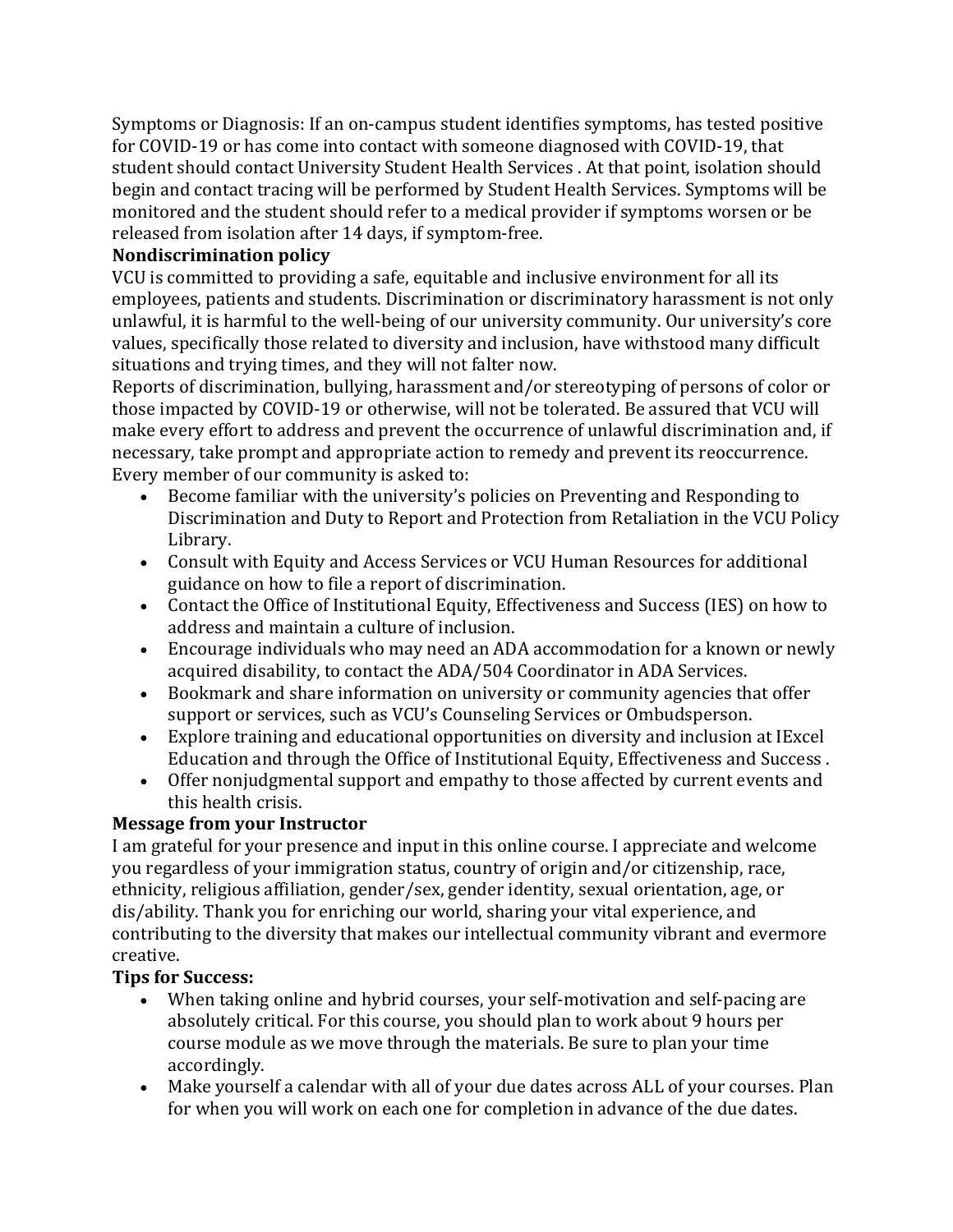- Make sure you note any "online" course that still have a required meeting time (such as a Google Meet or Zoom session).
- Avoid the common assumption that online courses are easier or should be easier. That is a MYTH!!
- Plan Ahead!! Study as you go instead of at the last minute!

## **Where to post questions**

Questions of general interest should first be posted to the discussion board (only if they have not already been answered) so that other students can benefit from the response or have an opportunity to respond to your question.

Only questions of a private nature should be communicated to me through email. When sending a message to me, please allow a minimum of 24 hours for a response. Most of the time I will respond much faster, but sometimes meetings and other courses take over my schedule.

## **Netiquette Guidelines**

Netiquette is a set of rules for behaving properly online. Your instructor and fellow students wish to foster a safe online learning environment. All opinions and experiences, no matter how different or controversial they may be perceived, must be respected in the tolerant spirit of academic discourse. You are encouraged to comment, question, or critique an idea but you are not to attack an individual. Working as a community of learners, we can build a polite and respectful course community. The following netiquette tips will enhance the learning experience for everyone in the course:

- Do not dominate any discussion.
- Give other students the opportunity to join in the discussion.
- Do not use offensive language. Present ideas appropriately.
- Be cautious in using Internet language. For example, do not capitalize all letters since this suggests shouting.
- Popular emoticons such as  $\odot$  can be helpful to convey your tone but do not overdo or overuse them.
- Never make fun of someone's ability to read or write.
- Share tips with other students.
- Keep an "open-mind" and be willing to express even your academically informed opinion.
- Think and edit before you push the "Send" button.
- Do not hesitate to ask for feedback.
- Using humor is acceptable

(adapted from UWSP)

## **Be Proactive in Communication**

If you find that you have any trouble keeping up with assignments or other aspects of the course, make sure you let your instructor know as early as possible. As you will find, building rapport and effective relationships are key to becoming an effective professional. Make sure that you are proactive in informing your instructor when difficulties arise during the semester so that we can help you find a solution. (adapted from UWSP) **VCU Honor System**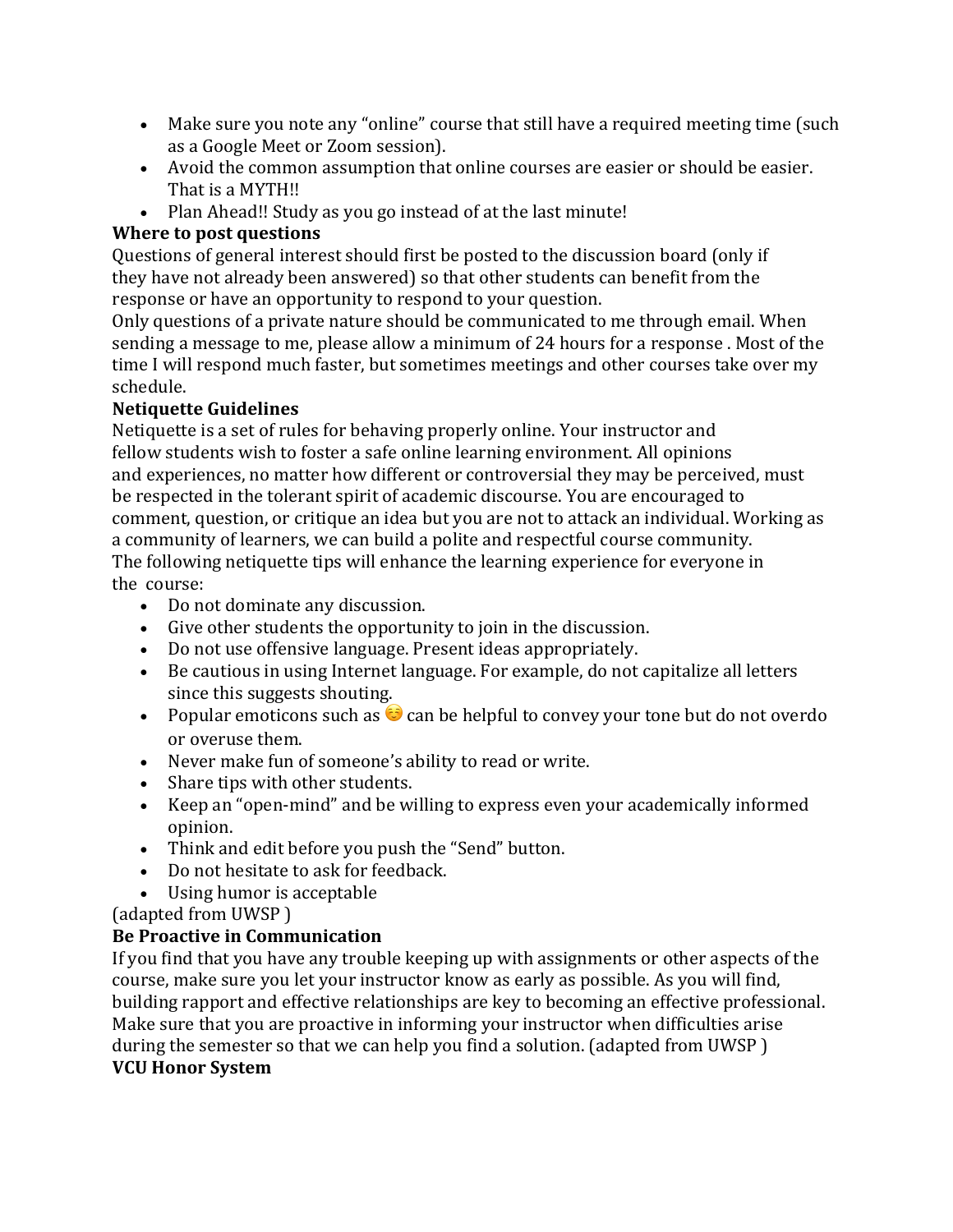VCU recognizes that honesty, truth, and integrity are values central to its mission to advance knowledge and student success both in the world VCU students will enter, or return to, once they have graduated and in the university community as a microcosm of that world. In a community devoted to learning, a foundation of honor must exist if that community is to thrive with respect and harmony. Therefore, all members of the university community must conduct themselves in accordance with the highest standards of academic honesty, ethics, and integrity at all times.(from https://conduct.students.vcu.edu/vcuhonor-system/)

#### **Campus emergency information**

What to know and do to be prepared for emergencies at VCU:

- Sign up to receive VCU text messaging alerts. Keep your information up-to-date. Within the classroom, the professor will keep his or her phone on to receive any emergency
- Know the safe evacuation route from each of your Emergency evacuation routes are posted in on-campus classrooms.
- Listen for and follow instructions from VCU or other designated Within the classroom, follow your professor's instructions.
- Know where to go for additional emergency information.
- Know the emergency phone number for the VCU Police (828-1234).
- $\bullet$  Report suspicious activities and
- Keep your permanent address and emergency contact information current in

## **Important dates**

You can view important dates for the semester in the **academic calendar**.

## **Attendance Policy**

Attendance can be gauged in an online or hybrid course. Regular participation in the discussion forums, the timely submission of required assignments, and the prompt notification of problems in the course all constitute "class attendance" online. Students are expected to participate in all class activities, submit all assignments, and complete all tests and examinations in accordance with the class syllabus and outline. Students who cannot participate in or complete assigned class activities, assignments, tests, and examinations by the designated deadlines owing to circumstances should contact the instructor prior to any incidences or immediately following all unforeseen emergencies. Simply logging into the Canvas course does not constitute attendance. Maintaining communication with the instructor via phone or email is a must when absences occur. Please note that it is your responsibility to understand and complete the course assignments. You are expected to read all the material posted in Canvas or disbursed through email. If you do not ask questions, it will be assumed that you understand the assignments.

#### **Discussions**

Most weeks we will be discussing a chapter/topic from the textbooks in the course. You are expected to contribute to the forum discussions during the week listed in the Course Schedule. Discussion Forums will be monitored through the entire semester. All forum contributions must be written in a business professional fashion, using correct spelling, complete sentences, and appropriate grammar. Forum contributions not following this format will not be graded.